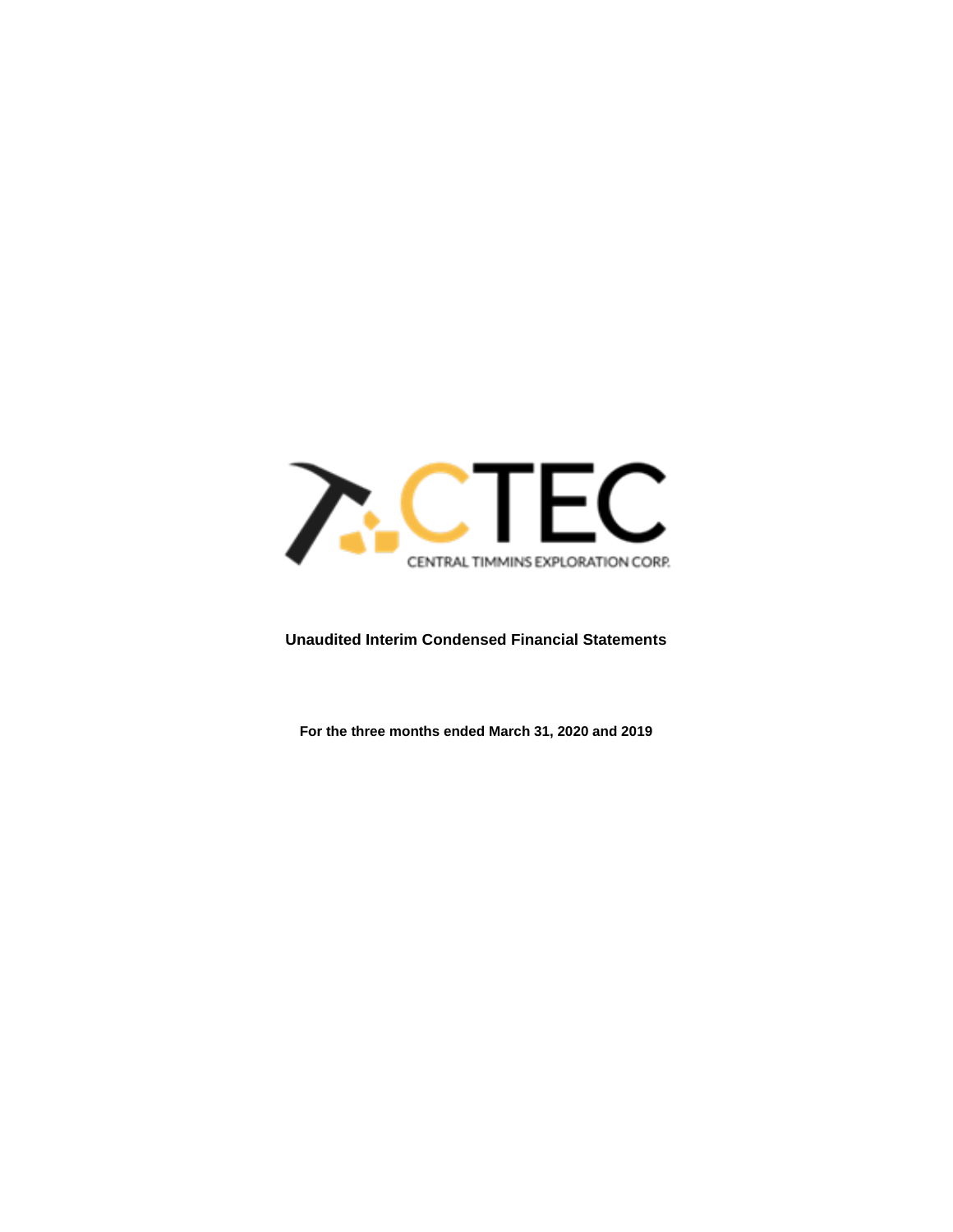

#### **MANAGEMENT'S RESPONSIBILITY FOR INTERIM FINANCIAL REPORTING**

The accompanying interim condensed financial statements of Central Timmins Exploration Corp. (the "Company") are the responsibility of management and the Board of Directors of the Company.

The unaudited interim condensed financial statements have been prepared by management, on behalf of the Board of Directors, in accordance with the accounting policies disclosed in the notes to the unaudited interim condensed financial statements. Where necessary, management has made informed judgments and estimates in accounting for transactions which were not complete at the balance sheet date. In the opinion of management, the unaudited interim condensed financial statements have been prepared within acceptable limits of materiality and are in accordance with International Financial Reporting Standards ("IFRS") as issued by the International Accounting Standards Board ("IASB") using accounting policies consistent with IFRSs appropriate in the circumstances.

The Board of Directors is responsible for reviewing and approving the unaudited interim condensed financial statements together with other financial information of the Company and for ensuring that management fulfills its financial reporting responsibilities. An Audit Committee assists the Board of Directors in fulfilling this responsibility. The Audit Committee meets with management to review the financial reporting process and the unaudited interim condensed financial statements together with other financial information of the Company. The Audit Committee reports its findings to the Board of Directors for its consideration in approving the unaudited interim condensed financial statements together with other financial information of the Company for issuance to the shareholders.

Management recognizes its responsibility for conducting the Company's affairs in compliance with established financial standards, and applicable laws and regulations, and for maintaining proper standards of conduct for its activities.

"Joseph Ovsenek" "Christopher Hopkins" President and Director

#### **NOTICE TO READER**

Under National Instrument 51-102, Part 4, subsection 4.3 (3) (a), if an auditor has not performed a review of the unaudited interim condensed financial statements, they must be accompanied by a notice indicating that the financial statements have not been reviewed by an auditor.

The accompanying unaudited interim condensed financial statements of the Corporation have been prepared by and are the responsibility of the Company's management.

The Corporation's independent auditor has not performed a review of these financial statements in accordance with standards established by the Canadian Institute of Chartered Accountants for a review of unaudited interim condensed financial statements by an entity's auditor.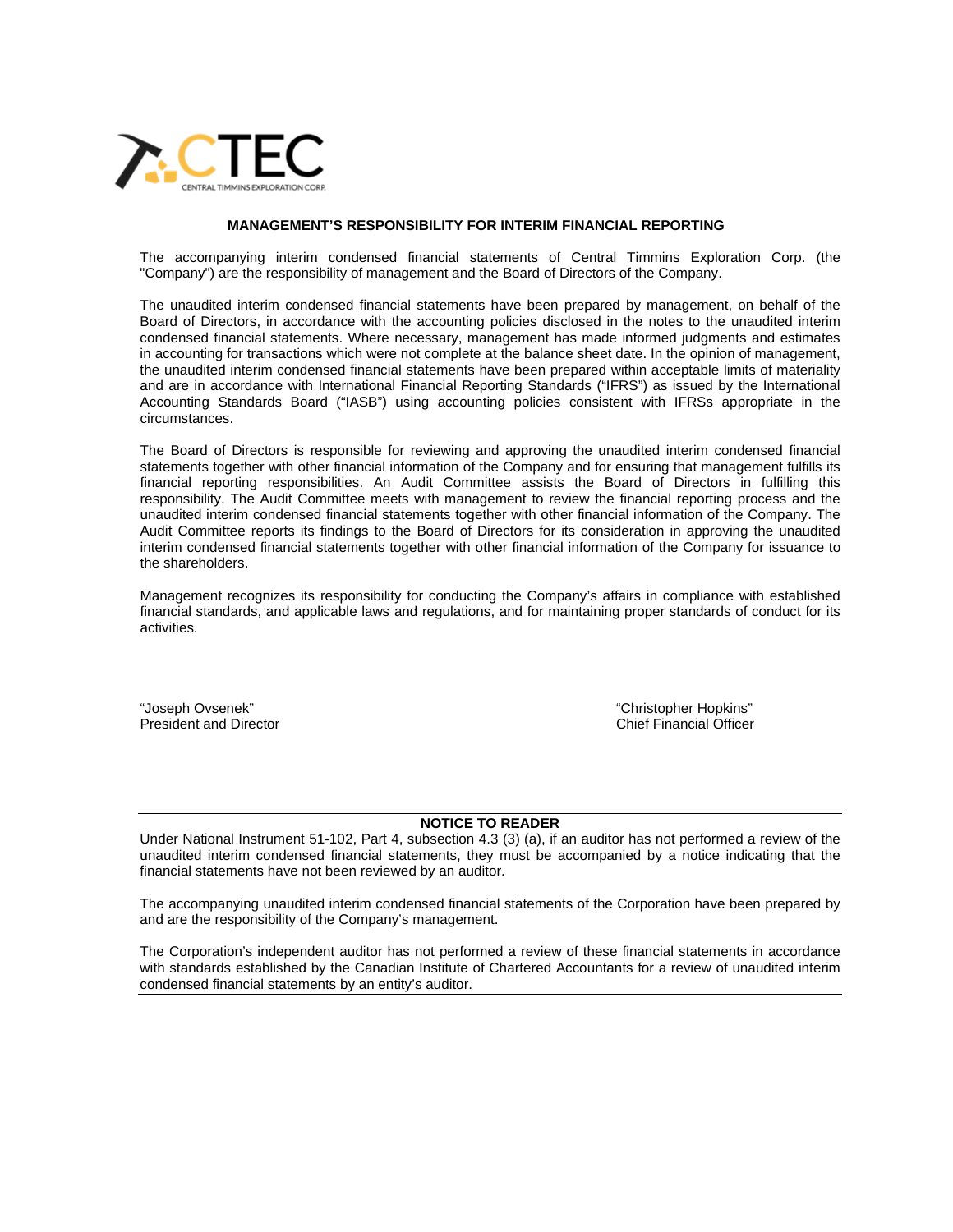

## **Statements of Financial Position**

**(Expressed in Canadian Dollars)**

| As at.                                                                                                                    | March 31,<br>2020 | December 31,<br>2019 |
|---------------------------------------------------------------------------------------------------------------------------|-------------------|----------------------|
|                                                                                                                           | (Unaudited)       | (Audited)            |
|                                                                                                                           | \$                | \$                   |
| <b>Assets</b>                                                                                                             |                   |                      |
| <b>Current Assets</b>                                                                                                     |                   |                      |
| Cash (Note 6)                                                                                                             | 342,073           | 570,337              |
| Receivables and other assets (Note 7)                                                                                     | 32,396            | 49,908               |
|                                                                                                                           | 374,469           | 620,245              |
| <b>Non-Current Assets</b>                                                                                                 |                   |                      |
| Right-of-use asset (Note 8)                                                                                               | 30,636            | 44,190               |
| <b>Total Assets</b>                                                                                                       | 405,105           | 664,435              |
|                                                                                                                           |                   |                      |
| <b>Liabilities</b>                                                                                                        |                   |                      |
| <b>Current Liabilities</b>                                                                                                |                   |                      |
| Trade and other payables (Notes 9 and 12)                                                                                 | 23,110            | 103,594              |
| Current portion of lease liability (Note 10)                                                                              | 30,870            | 40,532               |
|                                                                                                                           | 53,980            | 144,126              |
| <b>Non-Current Liabilities</b>                                                                                            |                   |                      |
| Lease liabilities (Note 10)                                                                                               | 1,481             | 5,551                |
| <b>Total Liabilities</b>                                                                                                  | 55,461            | 149,677              |
| <b>Shareholders' Equity</b>                                                                                               |                   |                      |
| Capital stock (Note 13)                                                                                                   | 2,792,644         | 2,792,644            |
| Warrant reserve (Note 14)                                                                                                 | 131,807           | 131,807              |
| Share-based payment reserve (Note 13)                                                                                     | 274,856           | 274,856              |
| Deficit                                                                                                                   | (2,849,663)       | (2,684,549)          |
|                                                                                                                           | 349,644           | 514,758              |
| <b>Total Liabilities and Shareholders' Equity</b>                                                                         | 405,105           | 664,435              |
| Nature of Operations and Going Concern (Note 1)<br>Commitments and Contingencies (Note 15)<br>Subsequent Events (Note 16) |                   |                      |
| Approved by the Board of Directors                                                                                        |                   |                      |

"Julian Kemp"<br>Director

"Joseph Ovsenek"<br>Director

*The accompanying notes are an integral part of these unaudited interim financial statements.*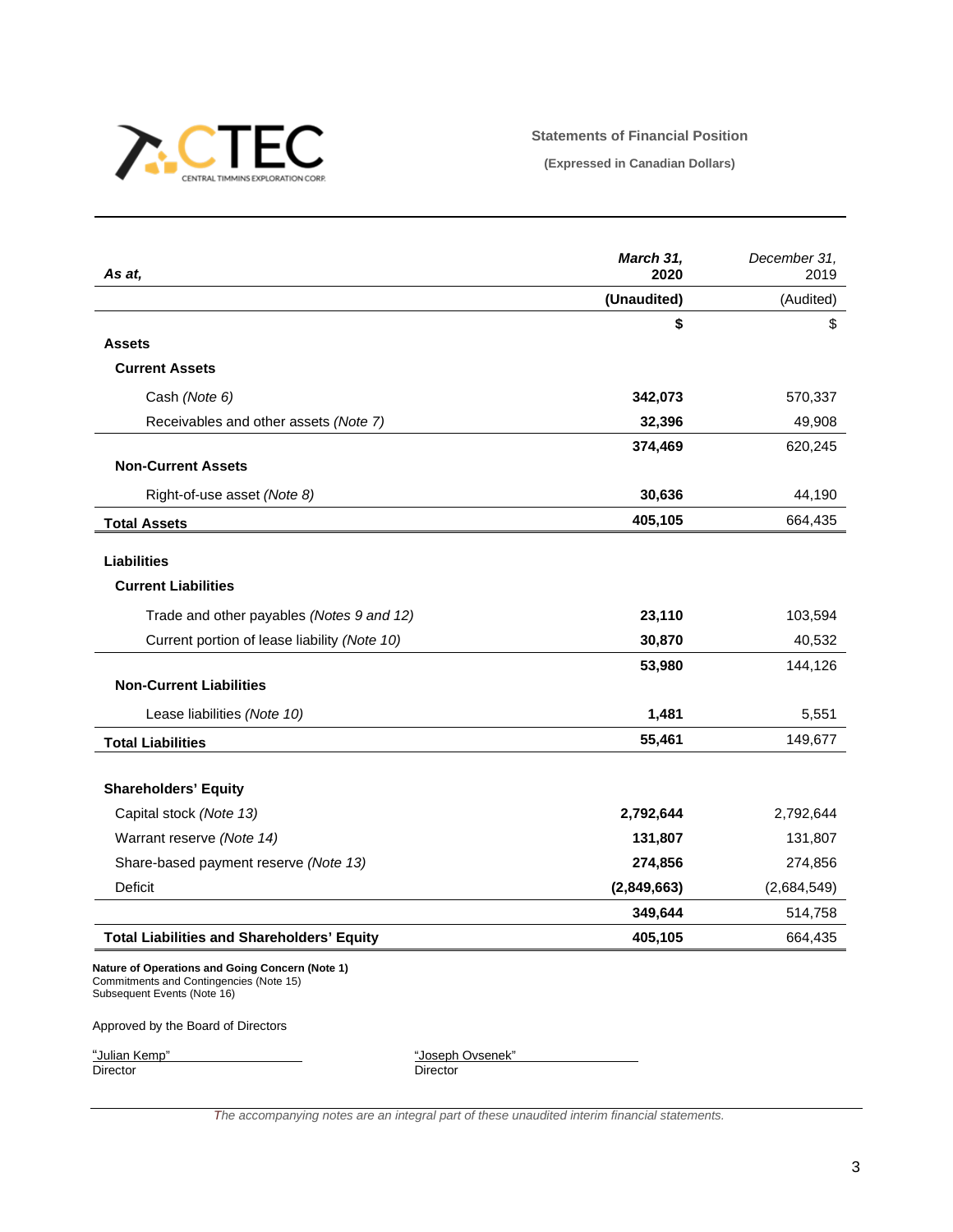

| Three months ending March 31,                                         | 2020          | 2019          |  |
|-----------------------------------------------------------------------|---------------|---------------|--|
|                                                                       | \$            | \$            |  |
| <b>Administrative Expenses</b>                                        |               |               |  |
| Interest Income                                                       | (909)         |               |  |
| Professional fees                                                     | 53,185        | 51,165        |  |
| General and administrative                                            | 16,679        | 13,337        |  |
| Depreciation (Note 8)                                                 | 13,554        | 9,784         |  |
| Share-based payments (Note 13)                                        |               | 34,590        |  |
| Interest expense (Note 10)                                            | 1,061         | 1,472         |  |
| Shareholder information                                               | 15,098        | 15,284        |  |
| Investor relations and travel                                         | 273           | 27,894        |  |
| <b>Total Administrative Expenses</b>                                  | (98, 941)     | (153, 526)    |  |
| Exploration and evaluation expenditures (Note 3)                      | (66, 173)     | (484, 327)    |  |
| Flow-through share premium recovery                                   |               | 176,000       |  |
| Net loss and comprehensive loss for the period                        | (165, 114)    | (461, 853)    |  |
|                                                                       |               |               |  |
| Loss per share - basic and diluted                                    | (0.019)<br>\$ | (0.054)<br>\$ |  |
| Weighted average number of shares outstanding - basic and<br>diluted* | 8,558,331     | 8,558,331     |  |

\*On January 9, 2020 the Company consolidated its outstanding common shares on a 6:1 basis (note 13 (b)). All references to the number of shares and per share amounts have been retroactively restated to reflect the consolidation.

*The accompanying notes are an integral part of these unaudited interim financial statements.*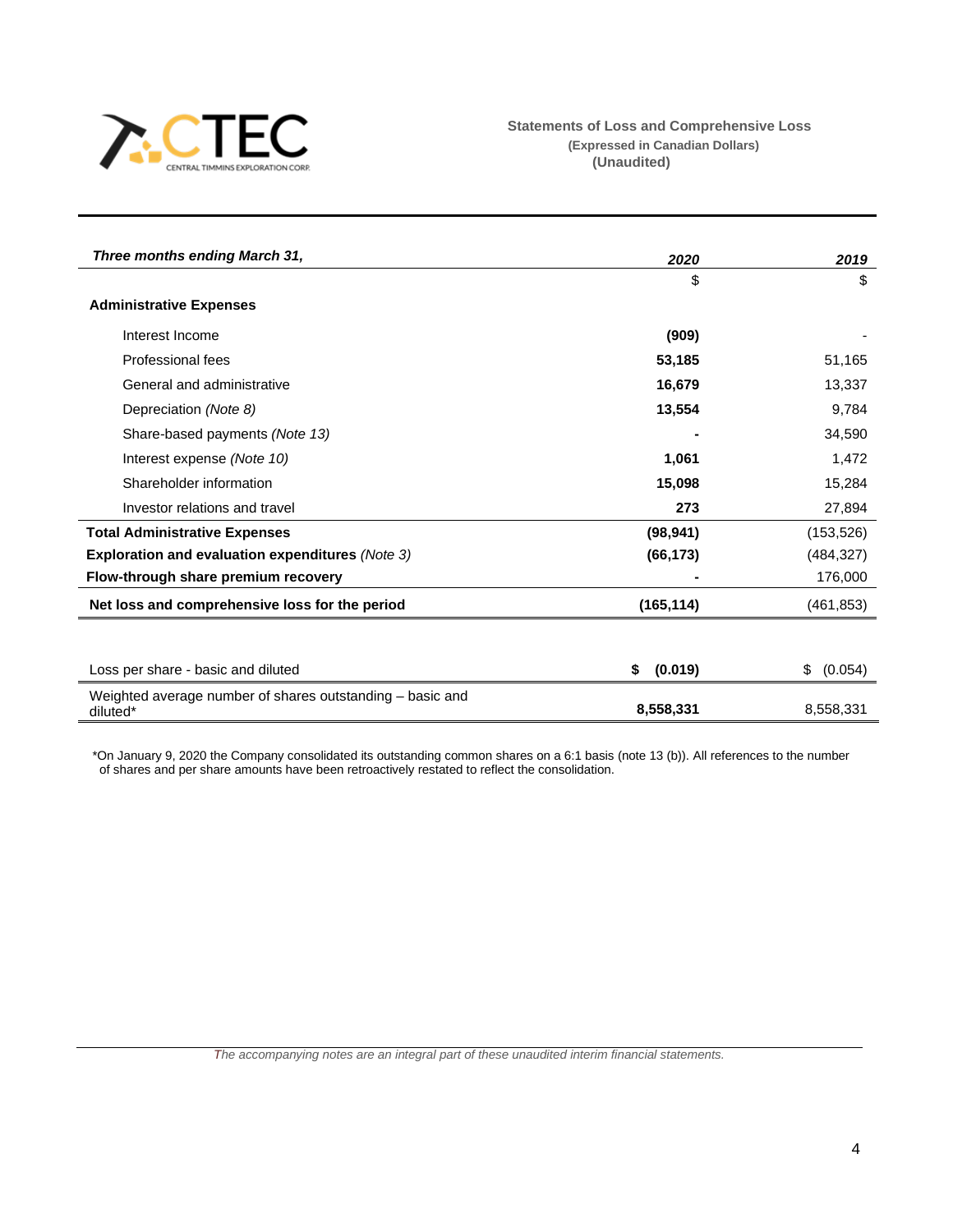

**Statements of Changes in Equity For the Three Months Ended March 31, 2020 and 2019 (Expressed in Canadian Dollars) (Unaudited)**

|                                                 | <b>Capital Stock</b> |                | <b>Reserves</b> |                         |               |                |                 |
|-------------------------------------------------|----------------------|----------------|-----------------|-------------------------|---------------|----------------|-----------------|
|                                                 | Number of<br>shares* | Amount         |                 | Share-based<br>payments | Warrants      | <b>Deficit</b> | <b>Total</b>    |
| Balance at December 31, 2018                    | 8,558,331            | \$2,792,644    | \$              | 112,776                 | \$126,962     | \$(1,379,918)  | \$1,652,464     |
| Reserve on issuance of stock options (Note 13)  |                      | ۰              |                 | 34,590                  |               |                | 34,590          |
| Net loss and comprehensive loss for the period  |                      | ۰              |                 |                         |               | (461, 853)     | (461, 853)      |
| Balance at March 31, 2019                       | 8,558,331            | \$2,792,644    | \$              | 147,366                 | \$<br>126,962 | \$(1,841,771)  | 1,225,201<br>\$ |
| Reserve on issuance of stock options (Note 13)  |                      | ۰              |                 | 127,490                 |               |                | 127,490         |
| Reserve on issuance of warrants (Note 3 and 14) |                      | ۰              |                 |                         | 4,845         |                | 4,845           |
| Net loss and comprehensive loss for the period  |                      | ۰              |                 |                         |               | (842, 778)     | (842, 778)      |
| Balance at December 31, 2019                    | 8,558,331            | \$2,792,644    | \$              | 274,856                 | \$131,807     | \$(2,684,549)  | \$<br>514,758   |
| Net loss and comprehensive loss for the period  |                      | $\blacksquare$ |                 |                         |               | (165, 114)     | (165, 114)      |
| Balance at March 31, 2020                       | 8,558,331            | \$2,792,644    | S               | 274,856                 | 131,807<br>\$ | \$(2,249,663)  | 349,644<br>\$   |

\*On January 9, 2020 the Company consolidated its outstanding common shares on a 6:1 basis (note 13 (b)). All references to the number of shares and per share amounts have been retroactively restated to reflect the consolidation.

> *The accompanying notes are an integral part of these unaudited interim financial statements. .*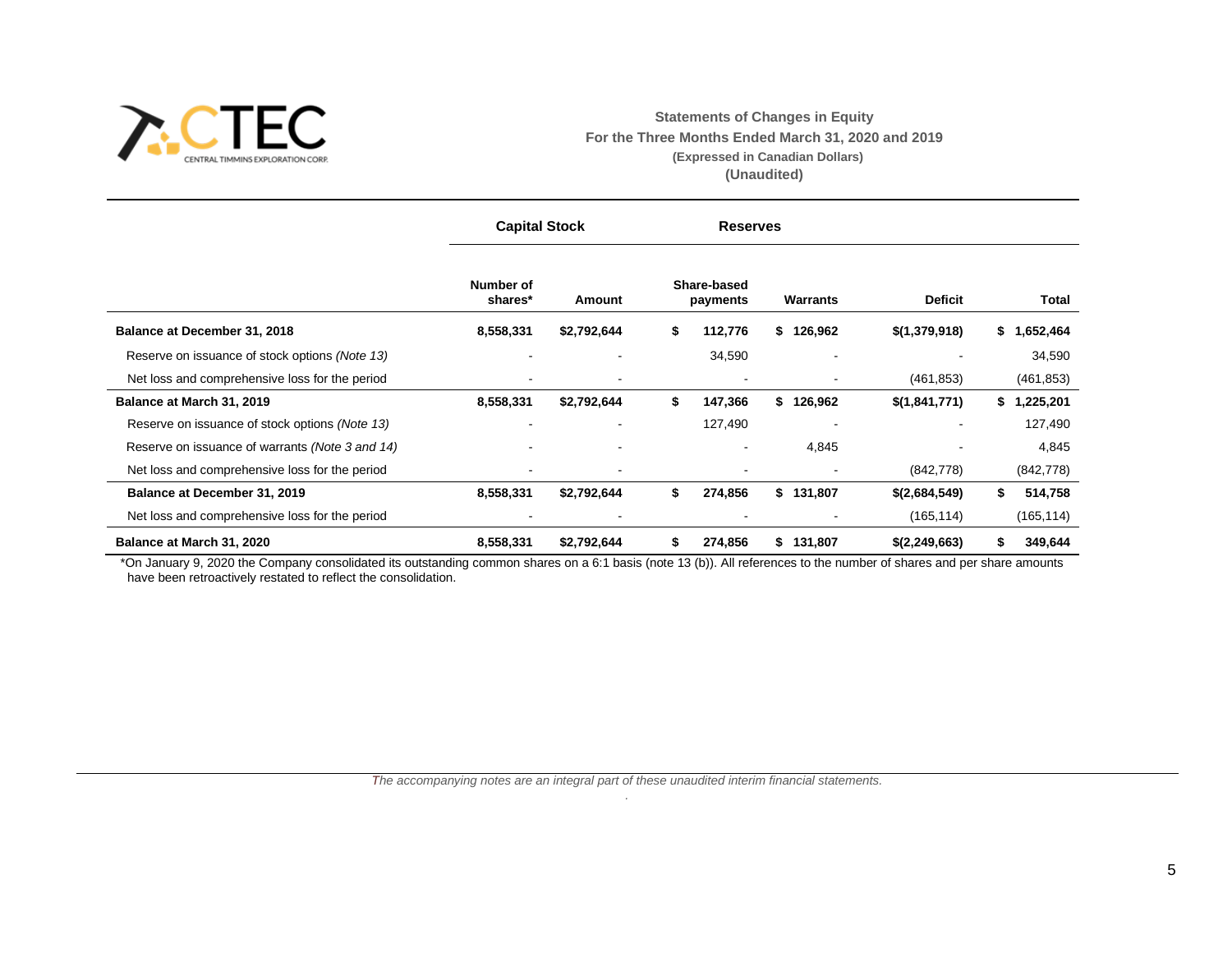

l.

| Three months ending March 31,       | 2020       | 2019       |
|-------------------------------------|------------|------------|
| <b>Operating activities</b>         | \$         | \$         |
| Net loss for the period             | (165, 114) | (461, 853) |
| Items not involving cash:           |            |            |
| Share-based payments (Note 13)      |            | 34,590     |
| Depreciation (Note 8)               | 13,554     | 9,784      |
| Interest Expense (note 10)          | 1,061      | 1,472      |
| Flow-through share premium recovery |            | (176,000)  |
| Change in non-cash working capital: |            |            |
| Receivables and other assets        | 17,512     | (68, 924)  |
| Trade and other payables            | (80, 484)  | 236,570    |
|                                     | (213, 471) | (424, 361) |
| <b>Financing activities</b>         |            |            |
| Lease payments (Note 10)            | (14, 793)  | (10, 619)  |
|                                     | (14, 793)  | (10, 619)  |
| Increase (Decrease) in cash         | (228, 264) | (434,980)  |
| Cash at beginning of period         | 570,337    | 2,068,312  |
| Cash at end of period               | 342,073    | 1,633,332  |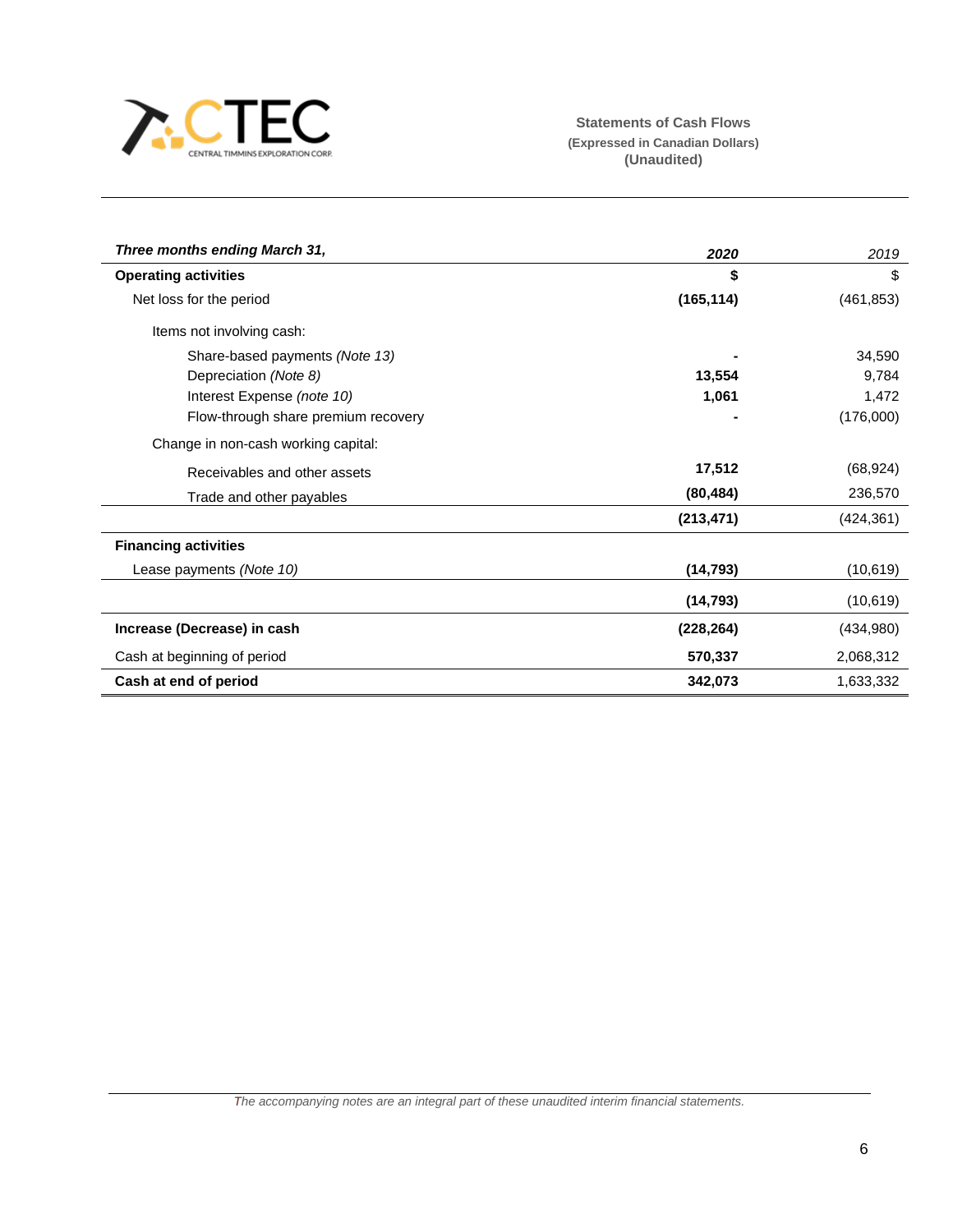

# **1. NATURE OF OPERATIONS AND GOING CONCERN**

Central Timmins Exploration Corp. (the "Company" or "CTEC") was incorporated on November 10, 2017 under the laws of the Canada Business Corporations Act. The Company's common shares commenced trading October 16, 2018 on the TSX Venture Exchange (the "Exchange") under the symbol "CTEC".

The Company's head office is located at 200 Bay Street, Suite 2350, Toronto, ON, Canada, M5J 2J2. The Company is an exploration stage company whose current focus is on acquiring interests in exploration properties in Timmins, Ontario, Canada. Substantially all of the Company's efforts are devoted to financing and acquiring these properties. There has been no determination whether the Company's interests in mineral properties will contain mineral reserves which are economically recoverable.

As at March 31, 2020, the Company had working capital of \$320,489 (December 31, 2019 - \$476,119), had not yet achieved profitable operations, had accumulated losses of \$2,849,663 (December 31, 2019 - \$2,684,549) and expects to incur future losses in the development of its business. These conditions indicate the existence of material uncertainties that may cast significant doubt about the Company's ability to continue as a going concern. These financial statements have been prepared on the basis that the Company will continue as a going concern and do not reflect the adjustments to the carrying values of assets and liabilities and the reported expenses and statement of financial position classifications that would be necessary if the Company were unable to realize its assets and settle its liabilities as a going concern in the normal course of operations. Such adjustments could be material.

The business of mining and exploring for minerals involves a high degree of risk and there can be no assurance that future exploration programs will result in profitable mining operations. The Company's continued existence will be dependent upon the preservation of its interest in the underlying properties, the discovery of economically recoverable reserves, the achievement of profitable operations, or the ability of the Company to raise additional financing, if necessary, or alternatively upon the Company's ability to dispose of its interests on an advantageous basis.

The Company will require substantial additional funds to explore and, if warranted, develop its acquired exploration properties. The Company has limited financial resources and no current source of recurring revenue, and there is no assurance that additional funding will be available to the Company to carry out the completion of its planned exploration activities. There can be no assurance that the Company will be able to obtain adequate financing in the future or that the terms of such financing will be favourable. Failure to obtain such additional financing could result in the delay or indefinite postponement of future exploration and property development. The terms of any additional financing obtained by the Company could result in significant dilution to the shareholders of the Company.

Management plans to secure the necessary financing through the issuance of new equity or debt instruments. Nevertheless, there is no assurance that these initiatives will be successful.

During the period, there was a global outbreak of COVID-19 ("Coronavirus"), which has had a significant impact on businesses through the restrictions put in place by Canadian government regarding travel, business operations and isolation/quarantine orders. At this time, it is unknown the extent of the impact the Coronavirus outbreak may have on the Company as this will depend on future developments that are highly uncertain and that cannot be predicted with confidence. These uncertainties arise from the inability to predict the ultimate geographic spread of the disease and the duration of the outbreak, including the duration of travel restrictions, business closures or disruptions and quarantine/isolation measures that are currently, or may be put, in place by Canada and other countries to fight the virus. While the extent of the impact is unknown, we anticipate this outbreak may cause supply chain disruptions, and staff shortages, all of which may negatively impact the Company's business and financial condition.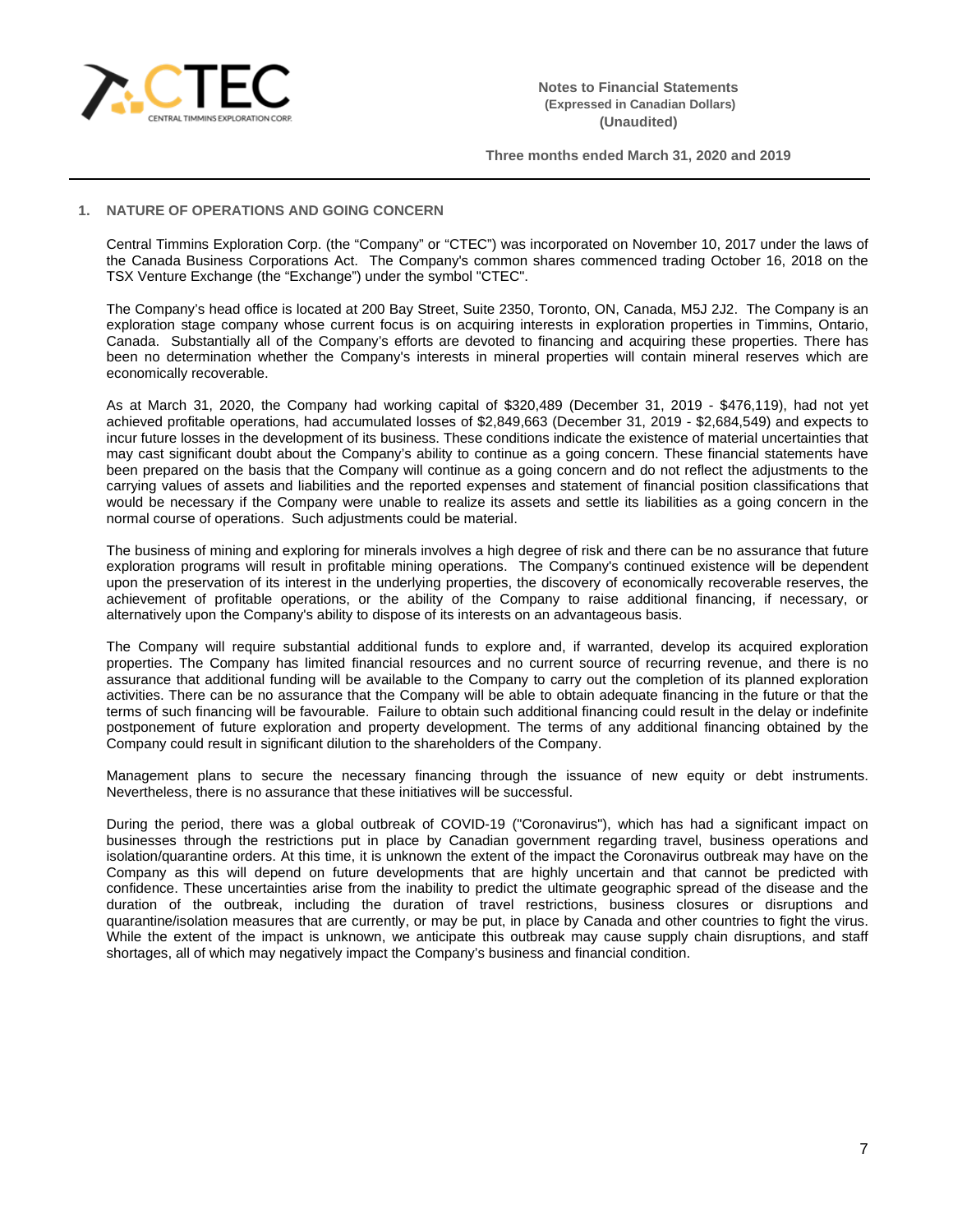

### **2. BASIS OF PREPARATION**

On January 9, 2020 the Company consolidated its outstanding common shares on a 6:1 basis (note 13 (b)). Prior to the consolidation, the Corporation had 51,350,000 Common Shares issued and outstanding. Upon completion of the Share Consolidation, the number of post-consolidation Common Shares issued and outstanding was 8,558,331 (on a non-diluted basis). All references to the number of shares, options and warrants and per share amounts have been retroactively restated to reflect the consolidation.

#### **2.1 Statement of compliance**

These unaudited interim condensed financial statements, including comparatives, have been prepared in accordance with International Accounting Standards ("IAS") 34 'Interim Financial Reporting' ("IAS 34") using accounting policies consistent with the International Financial Reporting Standards ("IFRS") issued by the International Accounting Standards Board ("IASB") and Interpretations of the International Financial Reporting Interpretations Committee ("IFRIC").

These unaudited interim condensed financial statements were authorized for issuance by the Board of Directors of the Company on May 29, 2020.

#### **2.2 Basis of presentation and functional and presentation currency**

These unaudited interim condensed financial statements have been prepared under the historical cost basis, except for certain assets which are measured at fair value as explained in the accounting policies set out in Note 3 of the Company's annual audited financial statements for the year ended December 31, 2019. In addition, these unaudited interim condensed financial statements have been prepared using the accrual basis of accounting except for cash flow information. Management advises readers of these unaudited interim condensed financial statements to review the audited financial statements and accompanying notes for the year ended December 31, 2019 in conjunction with the review of these statements.

The financial statements are presented in Canadian Dollars, which is also the functional currency of the Company.

#### **2.3 Significant accounting judgments and estimates**

The preparation of financial statements in conformity with IFRS requires management to make judgments and estimates and form assumptions that affect the reported amounts of assets and liabilities at the date of the financial statements and reported amounts of revenues and expenses during the reporting period. On an ongoing basis, management evaluates its judgments and estimates in relation to assets, liabilities, revenue and expenses. Management uses historical experience and various other factors it believes to be reasonable under the given circumstances as the basis for its judgments and estimates. Actual outcomes may differ from these estimates under different assumptions and conditions.

The most significant estimates and judgments relate to, but are not limited to, the following:

- determination of the flow-through share premium requires the use of estimates when calculating the premium associated with the issuance of flow-through shares compared with common shares;
- the calculation of the fair value of share-based payments requires the use of estimates of inputs in the Black-Scholes option pricing valuation model;
- accounting policy for exploration and evaluation expenditures as an expense;
- ownership and control of property requires the use of judgment;
- incremental borrowing rate to obtain an asset of similar value to the right-of-use asset;
- provisions for income taxes expected to be paid based on a qualitative assessment of relevant factors; and
- assessment of the going concern assumption as detailed in Note 1 to the financial statements.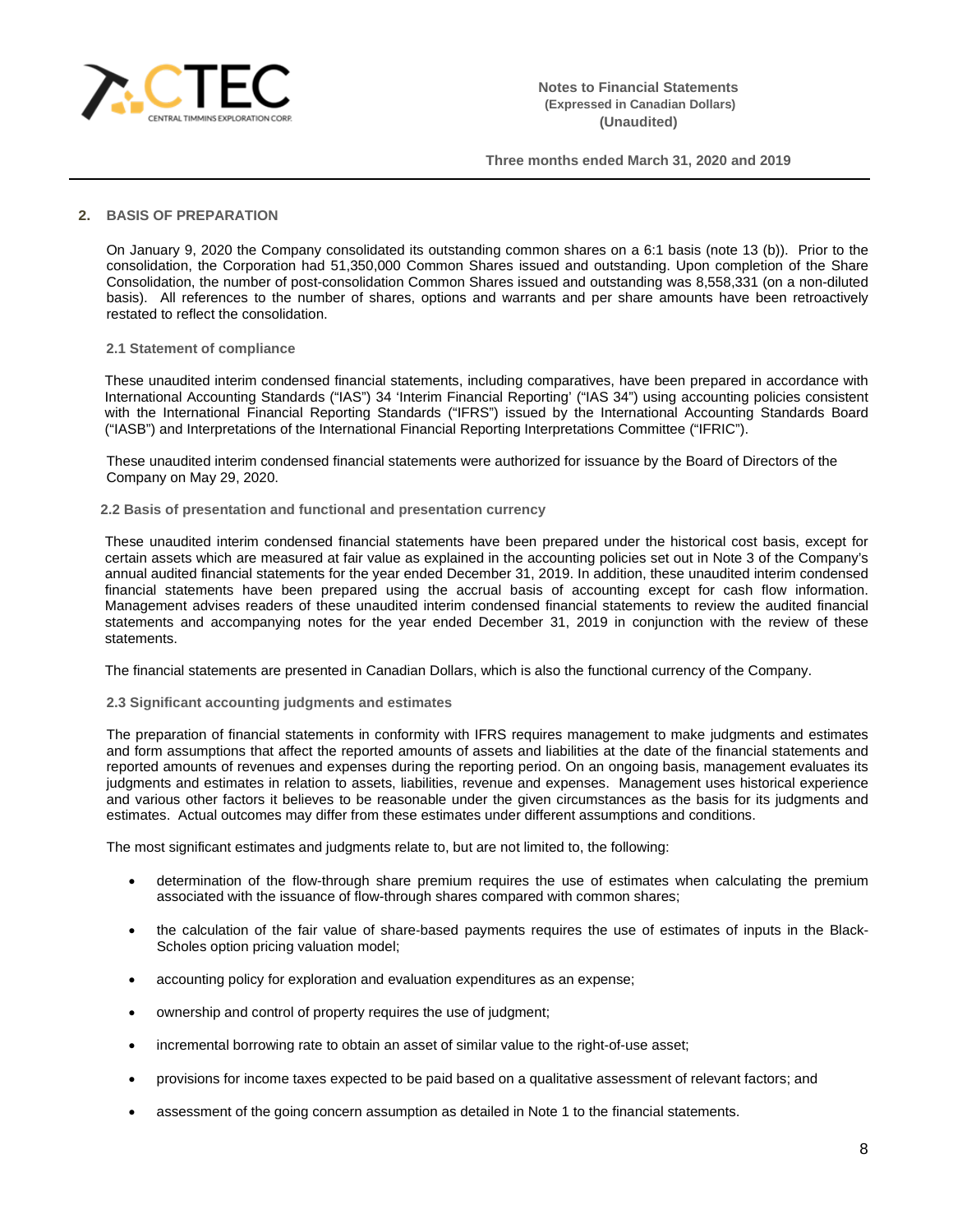

**2.4 Adoption of new and revised standards and interpretations**

• IFRS 16 – Leases – In January 2016, the IASB issued IFRS 16 - Leases ("IFRS 16"), replacing IAS 17 - Leases. IFRS 16 provides a single lessee accounting model and requires the lessee to recognize assets and liabilities for all leases on its statement of financial position, providing the reader with greater transparency of an entity's lease obligations.

The Company elected the modified retrospective transition approach, which provides lessees a method for recording existing leases at adoption with no restatement of prior period financial information. Under this approach, a lease liability was recognized at January 1, 2019 in respect of leases previously classified as operating leases, measured at the present value of the remaining lease payments, discounted using the lessee's incremental borrowing rate at transition. The associated right-of-use assets were measured at amounts equal to the respective lease liabilities, subject to certain adjustments allowed under IFRS 16.

Adoption of the new standard at January 1, 2019 resulted in the recording of additional right-of-use assets and lease liabilities of \$61,964, related to an office space.

All leases are accounted for by recognizing a right-of-use asset and a lease liability except for:

- Leases of low value assets; and
- Leases with a duration of twelve months or less.

Lease liabilities are measured at the present value of the contractual payments due to the lessor over the lease term, with the discount rate determined by the incremental borrowing rate on commencement of the lease. Variable lease payments are only included in the measurement of the lease liability if they depend on an index or rate. In such cases, the initial measurement of the lease liability assumes the variable element will remain unchanged throughout the lease term. Other variable lease payments are expensed in the period to which they relate.

On initial recognition, the carrying value of the lease liability also includes:

- Amounts expected to be payable under any residual value guarantee;
- The exercise price of any purchase option granted if it is reasonably certain to assess that option;
- Any penalties payable for terminating the lease, if the term of the lease has been estimated on the basis of termination option being exercised.

Right-of-use assets are initially measured at the amount of the lease liability, reduced for any lease incentives received, and increased for:

- Lease payments made at or before commencement of the lease;
- Initial direct costs incurred; and
- The amount of any provision recognized where the Company is contractually required to dismantle, remove or restore the leased asset.

Lease liabilities, on initial measurement, increase as a result of interest charged at a constant rate on the balance outstanding and are reduced for lease payments made.

Right-of-use assets are amortized on a straight-line basis over the remaining term of the lease or over the remaining economic life of the asset if this is judged to be shorter than the lease term.

When the Company revises its estimate of the term of any lease, it adjusts the carrying amount of the lease liability to reflect the payments to make over the revised term, which are discounted at the same discount rate that applied on lease commencement. The carrying value of lease liabilities is similarly revised when the variable element of future lease payments dependent on a rate or index is revised. In both cases an equivalent adjustment is made to the carrying value of the right-of-use asset, with the revised carrying amount being amortized over the remaining (revised) lease term.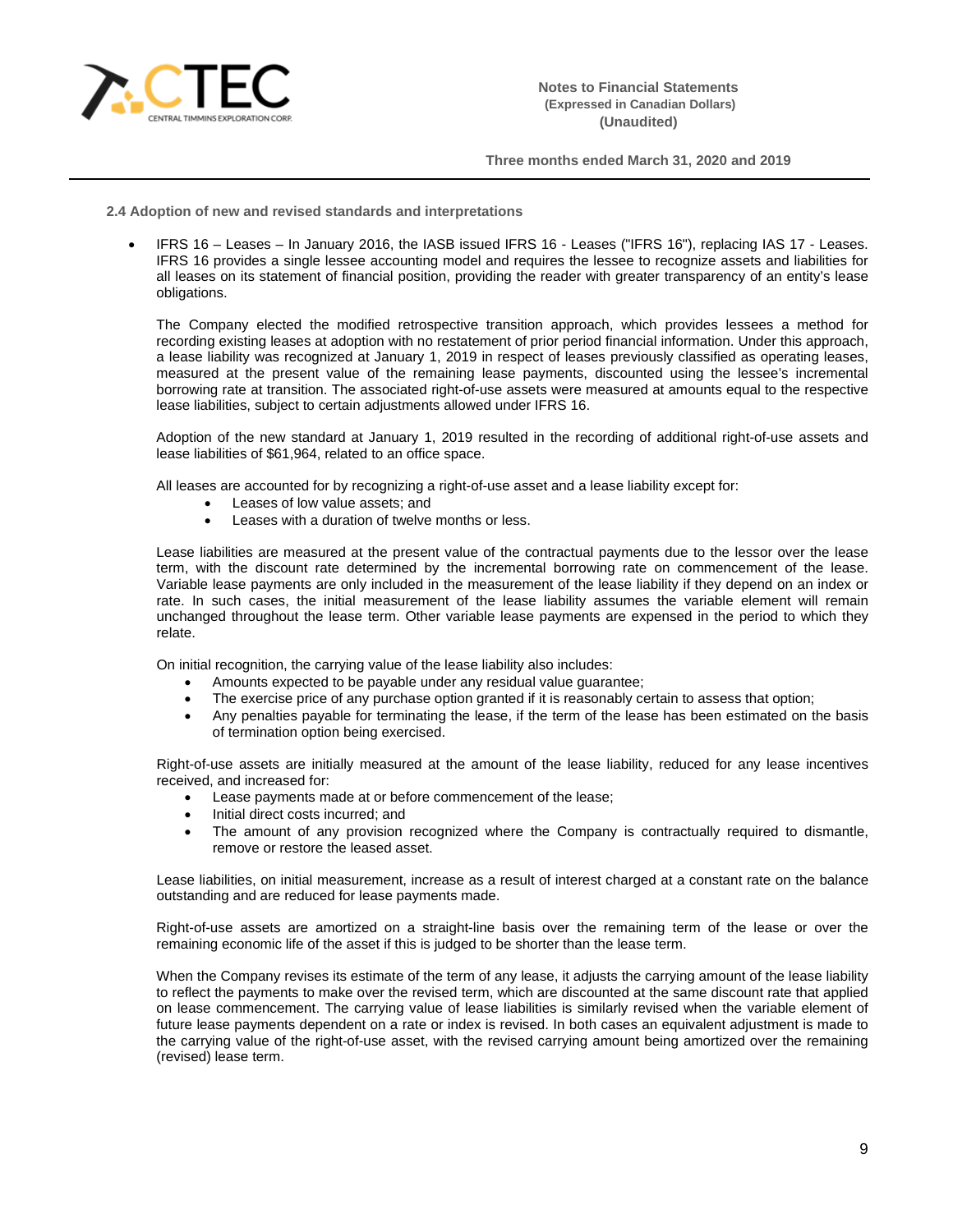

# **3. EXPLORATION AND EVALUATION EXPENDITURES**

The exploration and evaluation expenditures of the Company are detailed as follows:

|                                         | Three months ended<br>March 31, | <b>Cumulative</b><br>to date |           |
|-----------------------------------------|---------------------------------|------------------------------|-----------|
|                                         | 2020                            | 2019                         |           |
|                                         |                                 |                              |           |
|                                         |                                 |                              |           |
| <b>Timmins Project</b>                  | 66,173                          | 484.327                      | 2,150,691 |
| <b>Exploration and evaluation costs</b> | 66,173                          | 484,327                      | 2,150,691 |

|                                  | Three months ended March 31, |         |               |  |  |
|----------------------------------|------------------------------|---------|---------------|--|--|
|                                  |                              | 2020    | 2019          |  |  |
| Acquisition costs                | \$                           |         | \$<br>14,350  |  |  |
| Assays                           |                              |         | 7,215         |  |  |
| Drilling                         |                              | 254,240 |               |  |  |
| Geophysical and MMI Surveys      |                              |         | 96,684        |  |  |
| Technical Report (NI 43-101)     |                              |         |               |  |  |
| Consulting                       |                              | 50,000  | 63,200        |  |  |
| Other exploration and evaluation | 48,638<br>16,173             |         |               |  |  |
|                                  |                              | 66,173  | \$<br>484.327 |  |  |

**Timmins Project** 

As at March 31, 2020, CTEC had a total of 653.5 (December 31, 2019 – 653.5) claim units in the Porcupine Mining District ("The Timmins Area Project"), of which 77 (December 31, 2019 – 77) are patented claims included in the Dayton Agreement, the Racetrack Agreement and the Goldstone Agreement, and 576.5 (December 31, 2019 – 576.5) are unpatented claim units.

As at March 31, 2020 and December 31, 2019, the Company held the following unpatented claim units: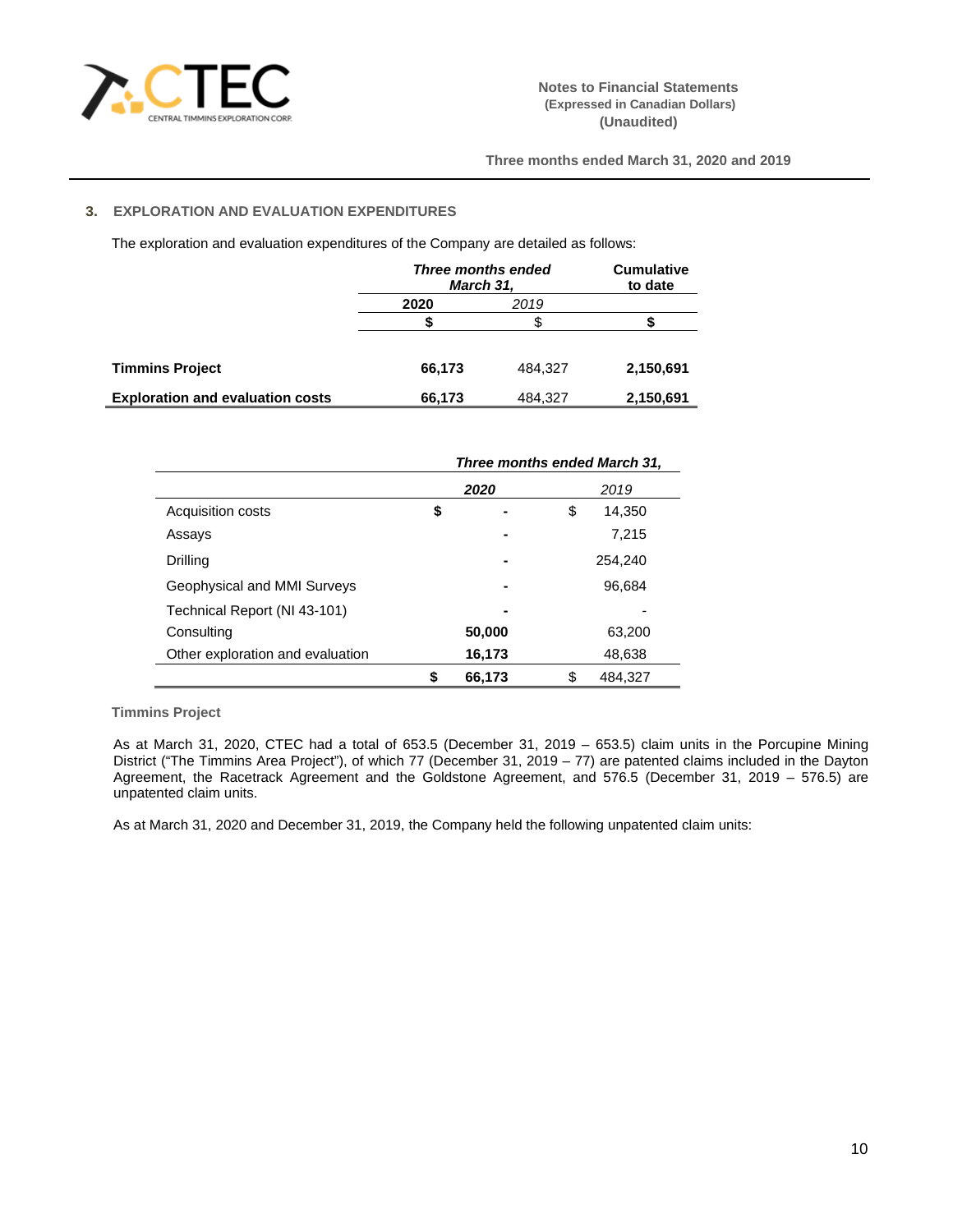

# **3. EXPLORATION AND EVALUATION EXPENDITURES** (continued)

|                          | March 31,    | December 31,   |
|--------------------------|--------------|----------------|
| As at.                   | 2020         | 2019           |
|                          | # of Claims  | # of Claims    |
|                          | <b>Units</b> | Units          |
| Deloro Township          | 39.5         | 39.5           |
| Ogden Township           | 58           | 58             |
| <b>Mountjoy Township</b> | 167          | 167            |
| Godfrey Township         | 41.5         | 41.5           |
| Jamieson Township        | 9            | 9              |
| Jessop Township          | 6            | 6              |
| <b>Price Township</b>    | 3.5          | 3.5            |
| Robb Township            | 50           | 50             |
| <b>Turnbull Township</b> | 69           | 69             |
| <b>Bonar Township</b>    | 109          | 109            |
| Cote Township            | 6            | 6              |
| Massey Township          | 1            | 1              |
| <b>Bristol Township</b>  | $\mathbf{2}$ | $\overline{2}$ |
| Whitesides Township      | 15           | 15             |
|                          | 576.5        | 576.5          |

On March 20, 2018, the Company entered into a memorandum of understanding (the "MOU") with the Matachewan First Nation and Mattagami First Nation (collectively, the "First Nations") pursuant to which the Company and the First Nations signaled their intent to engage in negotiations toward an impact benefit agreement (an "IBA") regarding the Timmins Project. Pursuant to the terms of the MOU, the Company has agreed to pay to the First Nations an amount equal to 2% of all costs of the Phase I exploration on the Timmins Project up to the date of the agreement and annually thereafter. The total amount incurred for the year for these costs was \$nil (December 31, 2019 - \$17,781). In addition, an aggregate of 16,666 Common Shares and 16,666 common share purchase warrants ("Warrants") to be issued the date the Company's Common Shares are listed on the TSX Venture Exchange. The Warrants shall be exercisable into Common Shares at a price of \$0.60 per Common Share for a period of five (5) years following the Closing Date, subject to vesting terms by which 25% vest on the date of issuance and the remaining vest equally over a period of eighteen months from the date of issuance. On October 16, 2018 both the 16,666 Common Shares and the 16,666 common share purchase warrants were issued.

The fair value of these respective warrants has been determined using the Black-Scholes valuation model based on a share price of \$0.60, exercise price of \$0.60, life expectancy of 5 years, volatility of 172.06%, risk free interest rate of 2.40% and a dividend yield of \$nil. The total fair value of these warrants was \$9,489 for which \$nil (December 31, 2019 - \$4,845) was included in exploration and evaluation expenditures as at March 31, 2020 period end.

On April 24, 2018, the Company entered into a Mining Claim Acquisition Agreement with Goldstone Resources Inc. ("Goldstone"), to acquire 100 per cent interest in 24 mining claims and 90 per cent interest in 2 additional claims all located in Deloro Township, Ontario ("Faymar Property"). Upon closing, the total consideration payable to Goldstone was \$20,000 which was paid by the issuance of 33,333 common shares of CTEC at a value of \$0.60 per share on October 16, 2018. Various claims are subject to a net smelter returns royalty of 0.2%.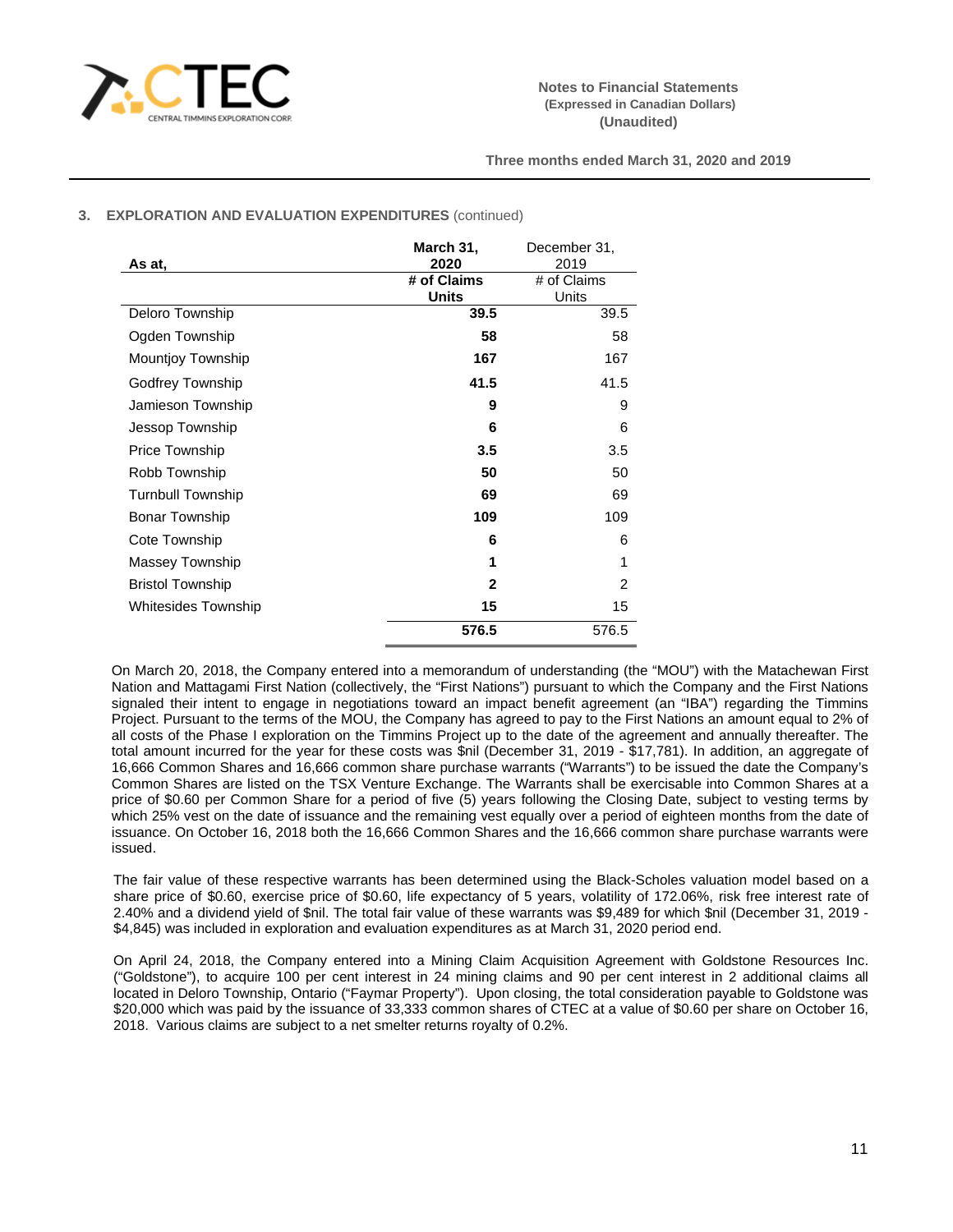

# **3. EXPLORATION AND EVALUATION EXPENDITURES** (continued)

On December 19, 2018 the Company entered into a definitive agreement with Goldcorp Canada Limited and Goldcorp Inc. (the "Porcupine Joint Venture") for the sale of certain of the Company's non-core mineral claims (the "Claims") to the Porcupine Joint Venture for aggregate proceeds of \$258,624. The Claims consist of nine patented mineral claims in Deloro Township, Timmins, Ontario with a total area of approximately 327 acres. The sale transaction was completed on November 4, 2019. The company recorded a \$258,845 gain from the sale of the property in the statements of loss and comprehensive loss during the year ending December 31, 2019.

On April 30, 2019, the Company entered into a Mining Option Agreement to acquire a 100% interest in 3 patented claims in Mountjoy Township, south of Timmins. 100% ownership of both the patented surface rights and patented mining rights, subject to an aggregate total 2% Net Smelter Royalty ("NSR"); on the following terms and conditions:

- 1. Payment of \$50,000.00 as follows:
	- (i)  $$6,000.00$  on execution of this agreement; (paid)  $$2,000.00$  on the first anniversary of the date of the
	-
	- (ii) \$2,000.00 on the first anniversary of the date of this agreement;<br>(iii) \$2,000.00 on the second anniversary of the date of this agreeme (iii)  $$2,000.00$  on the second anniversary of the date of this agreement;<br>(iv)  $$2,000.00$  on the third anniversary of the date of this agreement; an
	- \$2,000.00 on the third anniversary of the date of this agreement; and
	- (v) \$38,000.00 on the fourth anniversary of the date of this agreement.
- 2. Expenditures a total of \$40,000.00 on exploration work on the Mineral Patents as follows:
	- (i) the sum of \$10,000.00 in the first twelve month period after the execution of this agreement; (completed)
	- (ii) the sum of \$10,000.00 in the twelve month period after the first anniversary of the execution of this agreement; (completed)
	- (iii) the sum of \$10,000.00 in the twelve month period after the second anniversary of the execution of this agreement; and(completed)
	- (iv) the sum of \$10,000.00 in the twelve month period after the third anniversary of the execution of this agreement; (completed)

The Company has the right at any time to purchase 1% the NSR for a total cash payment of \$250,000

On May 19, 2020, the Company elected not to proceed with evaluation of the 3 patented claims in Mountjoy Township and will have no further rights or obligations relating to the claims or future amounts owing under the Mining Option Agreement

## **4. CAPITAL MANAGEMENT**

The Company includes shareholders' equity (deficit) in the definition of capital.

The Company manages its capital structure and makes adjustments to it, based on the funds available to the Company, in order to support the acquisition, exploration and development of mineral properties and to ensure it continues as a going concern. The Board of Directors does not establish quantitative return on capital criteria for management, but rather relies on the expertise of the Company's management to sustain future development of the business.

All of the properties in which the Company currently has an interest are in the exploration stage with no operating revenues; as such, the Company is dependent on external financing to fund its activities. In order to carry out the planned exploration and pay for administrative costs, the Company will spend its existing working capital and raise additional amounts as needed. The Company will continue to assess new properties and seek to acquire an interest in additional properties if management feels there is sufficient geologic or economic potential and if it has adequate financial resources to do so.

Recent market conditions have and are expected to continue to have an adverse impact on the ability of junior mining exploration companies to secure equity funding. The Company has historically relied on equity financing to raise capital and will continue its attempts to do so. Although CTEC was successful in securing debt and equity financing in the periods reported, there is no guarantee that future fund-raising attempts will be equally successful.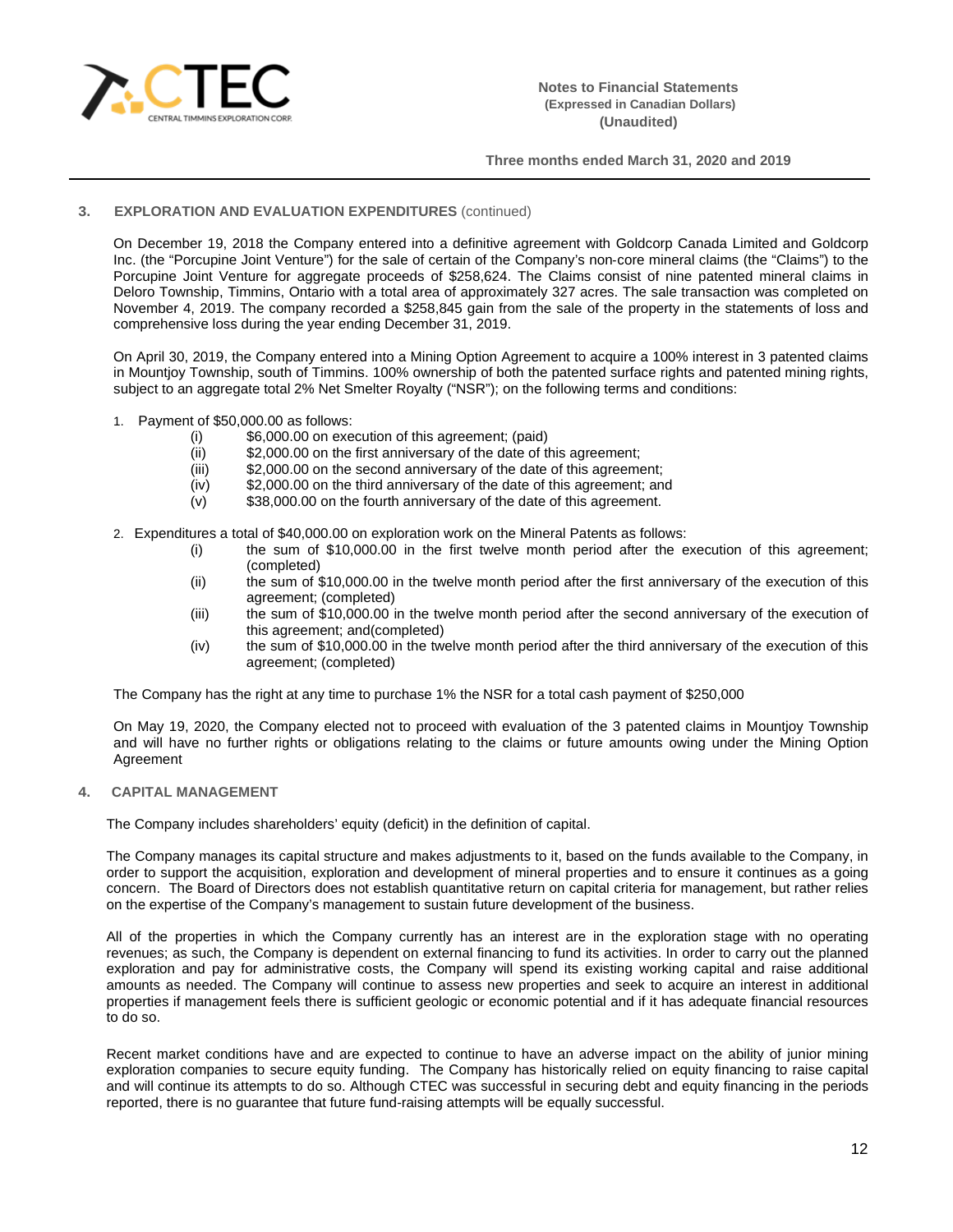

## **4. CAPITAL MANAGEMENT**

Management reviews its capital management approach on an ongoing basis and believes that this approach, given the relative size of the Company, is reasonable.

#### **5. FINANCIAL INSTRUMENTS AND MANAGEMENT OF FINANCIAL AND OTHER RISK**

The Company classifies financial instrument fair values in a hierarchy comprising three levels reflecting the significance of the inputs used in making the measurements, described as follows:

- Level 1: Valuations based on quoted prices (unadjusted) in active markets for identical assets or liabilities;
- Level 2: Valuations based on directly or indirectly observable inputs in active markets for similar assets or liabilities, other than Level 1 prices, such as quoted interest or currency exchange rates; and
- Level 3: Valuations based on significant inputs that are not derived from observable market data, such as discounted cash flow methodologies based on internal cash flow forecasts.

#### Cash is classified as level 1.

The Company's financial instruments are exposed to financial and other risks as summarized below:

#### **Fair value**

As at March 31, 2020, the carrying value approximates the fair value amounts of the Company's cash and trade and other payables.

Fair value represents the amount that would be exchanged in an arm's length transaction between willing parties and is best evidenced by a quoted market price if one exists.

Fair value estimates are made at a specific point in time, based on relevant market information and information about financial instruments. These estimates are subject to and involve uncertainties and matters of significant judgment and, therefore, cannot be determined with precision. Changes in assumptions could significantly affect the estimates.

A summary of the Company's risk exposures as it relates to financial instruments are reflected below:

**i) Credit risk**

The Company's credit risk is primarily attributable to cash. The Company has no material concentration of credit risk arising from operations. Cash consists of bank deposits, which are held by a Canadian chartered bank, and management believes the risk of loss is remote. The Company has not experienced any significant collection issues to March 31, 2020.

The Company's maximum exposure to credit risk as at March 31, 2020 and 2019 is the carrying value of cash.

**ii) Liquidity risk**

The Company's approach to managing liquidity risk is to ensure that it will have sufficient liquidity to meet liabilities when due and ensuring an adequate supply of funds to enable the Company to carry out its intended programs. As at March 31, 2020, the Company had a cash balance of \$342,073 (December 31, 2019 - \$570,337) to settle current liabilities of \$53,980 (December 31, 2019 -\$144,126) subject to normal trade terms.

As at March 31, 2020, the Company had working capital of \$320,489 (December 31, 2019 - \$476,119). In order to meet its longer-term working capital needs and property exploration expenditures, the Company intends on securing additional financing to ensure that those obligations are properly discharged. As such, management believes that the Company will then have sufficient working capital to discharge its current and anticipated obligations for a minimum of one year. There can be no assurance that CTEC will be successful in its efforts to arrange additional financing on terms satisfactory to the Company. If additional financing is raised through the issuance of shares from the treasury of the Company, control of CTEC may change and shareholders may experience additional dilution. If adequate financing is not available or cannot be obtained on a timely basis, the Company may be required to delay, reduce the scope of, or eliminate one or more of its exploration activities or relinquish some or all of its rights to certain of its interests in mineral properties.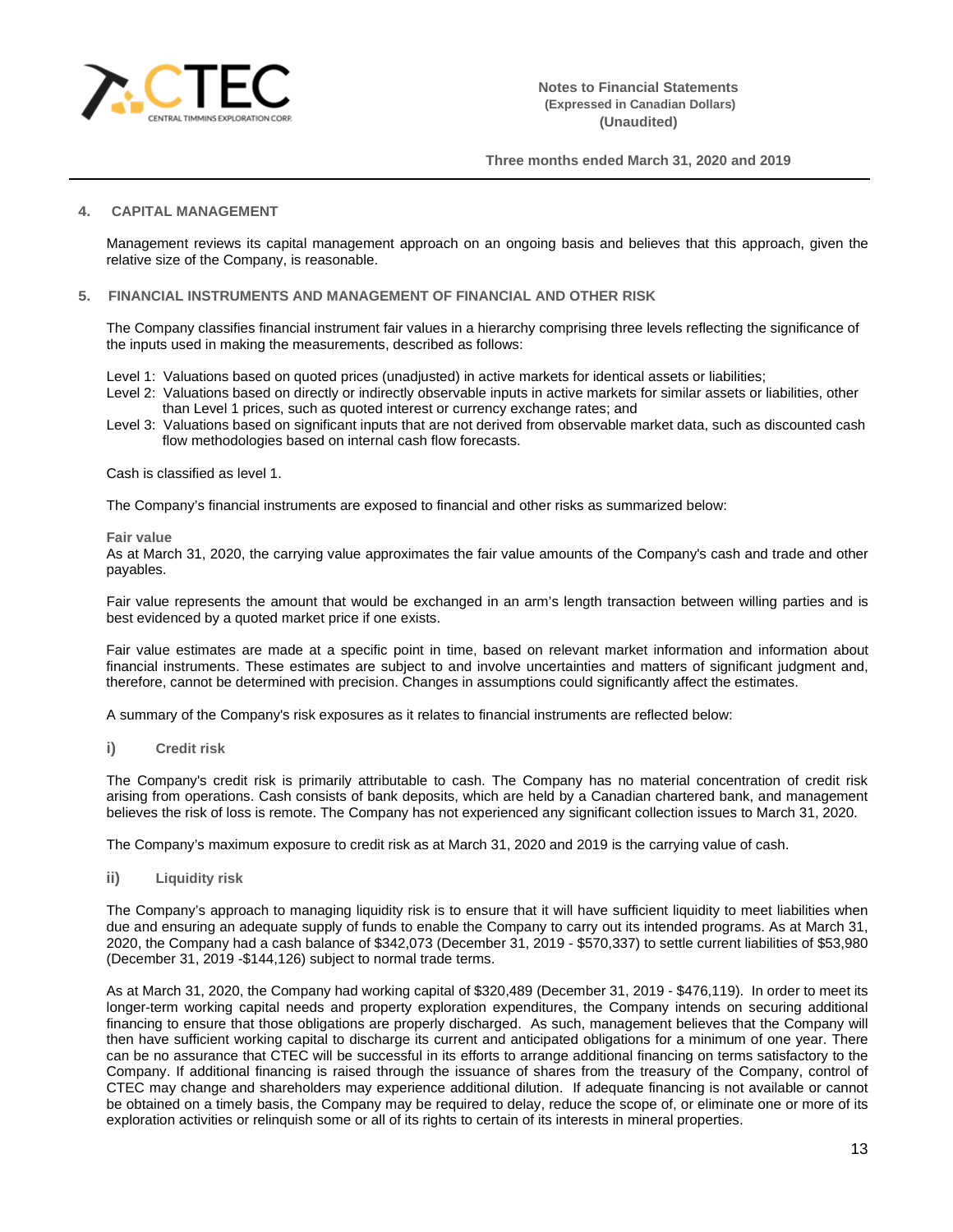

## **6. CASH**

The cash balance at March 31, 2020 consists of \$342,073 (December 31, 2019 - \$570,337) on deposit with a major Canadian bank.

# **7. RECEIVABLES AND OTHER ASSETS**

The Company's receivables and other assets arise from two main sources: 1) prepaid expenses and 2) harmonized sales tax ("HST") receivable from government taxation authorities. These are broken down as follows:

| As at                              |   | March 31, | December 31, |        |  |
|------------------------------------|---|-----------|--------------|--------|--|
|                                    |   | 2020      |              | 2019   |  |
| Prepaid expenses                   | S | 9.328     |              | 15,083 |  |
| HST receivable                     |   | 23,068    |              | 34,825 |  |
| Total receivables and other assets |   | 32,396    |              | 49,908 |  |

## **8. RIGHT-OF-USE ASSET**

| <b>Balance December 31, 2018</b>                            | \$           |
|-------------------------------------------------------------|--------------|
| IFRS 16 – right-of-use asset recognition at January 1, 2019 | 61,964       |
| Depreciation                                                | (9,784)      |
| Balance, March 31, 2019                                     | 52,180       |
| Additions                                                   | 30,157       |
| Depreciation                                                | (38, 147)    |
| Balance, December 31, 2019                                  | \$<br>44,190 |
| Depreciation                                                | (13,554)     |
| Balance, March 31, 2020                                     | \$<br>30.636 |

Right-of-use assets consist of the lease for the Company's office and a vehicle lease. They are amortized over a period of 19 months and 24 months respectively.

## **Maturity Analysis – Contractual Undiscounted Cash Flows**

|                                     | March 31, |        |  | December 31, |
|-------------------------------------|-----------|--------|--|--------------|
| As at                               |           | 2020   |  | 2019         |
| Less than one year                  |           | 26.683 |  | 41.478       |
| Greater than one year               |           | 6.958  |  | 6,958        |
| Total undiscounted lease obligation |           | 33,641 |  | 48,436       |

## **9. TRADE AND OTHER PAYABLES**

Trade and other payables of the Company are principally comprised of amounts outstanding for trade purchases relating to exploration acquisition activities and amounts payable for operating and financing activities. The usual credit period taken for trade purchases is between 30 to 90 days.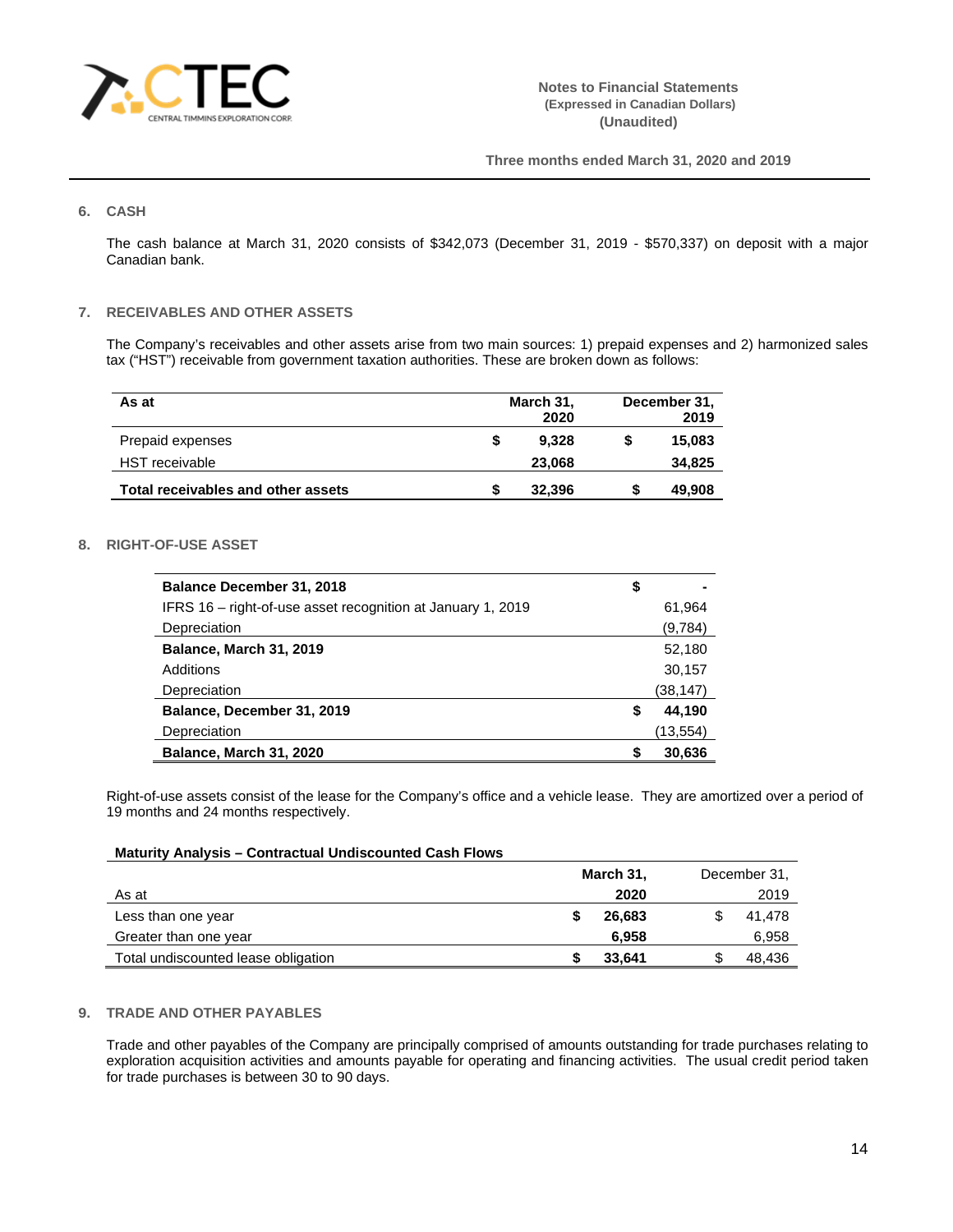

### **9. TRADE AND OTHER PAYABLES** (continued)

The following is an aged analysis of the trade and other payables:

|                                | March 31, |   | December 31, |
|--------------------------------|-----------|---|--------------|
| As at                          | 2020      |   | 2019         |
| Less than 1 month              | 15.171    | S | 80.709       |
| Over 3 months                  | 7.939     |   | 22,885       |
| Total trade and other payables | 23.110    | æ | 103.594      |

### **10. LEASE LIABILITY**

On April 1, 2018, the Company entered into a 28-month sublease lease agreement to lease an office. The lease payments are \$3,540 per month from the commencement date of the lease.

On May 31, 2019, the Company entered into a 24-month lease agreement to lease a vehicle. The lease payments are \$1,391 per month from the commencement date of the lease.

The Company has recorded these leases as right-of-use assets (note 9) and lease liability in the statements of financial position as at March 31, 2020. At the commencement date of the leases, the lease liability was measured at the present value of the lease payments that were not paid at that date. The lease payments are discounted using an interest rate of 10%, which is the Company's incremental borrowing rate. Effective interest rate is 10.25%. The continuity of the lease liability is presented in the table below:

|                                                             |                            |        |                             |       |                             | Lease    | <b>Office and Vehicle</b> |    |        |
|-------------------------------------------------------------|----------------------------|--------|-----------------------------|-------|-----------------------------|----------|---------------------------|----|--------|
| Balance, December 31, 2018                                  |                            |        |                             |       |                             | \$       |                           |    |        |
| IFRS 16 – right-of-use asset recognition at January 1, 2019 |                            |        |                             |       |                             |          | 61,964                    |    |        |
| Additions                                                   |                            |        |                             |       |                             |          | 30,157                    |    |        |
| Interest expense                                            |                            |        |                             |       |                             |          | 6,181                     |    |        |
| Lease payments                                              |                            |        |                             |       |                             | (52,219) |                           |    |        |
|                                                             | Balance, December 31, 2019 |        |                             | \$    | 46,083                      |          |                           |    |        |
| Interest expense                                            |                            |        |                             |       | 1,061                       |          |                           |    |        |
| Lease payments                                              |                            |        |                             |       |                             |          | (14,793)                  |    |        |
| Balance, March 31, 2020                                     |                            |        |                             |       |                             | \$       | 32,351                    |    |        |
|                                                             | Under<br>1 year            |        | <b>Between</b><br>1-2 years |       | <b>Between</b><br>3-4 years |          | Over 5 years              |    | Total  |
| Office and Vehicle Lease                                    | \$                         | 30,870 | \$                          | 1,481 | \$                          |          | \$                        | \$ | 32,351 |

The Company applied IFRS 16 on a modified retrospective basis. As at January 1, 2019, the Company recognized a right of use asset and lease liability for an office lease on adoption of IFRS 16.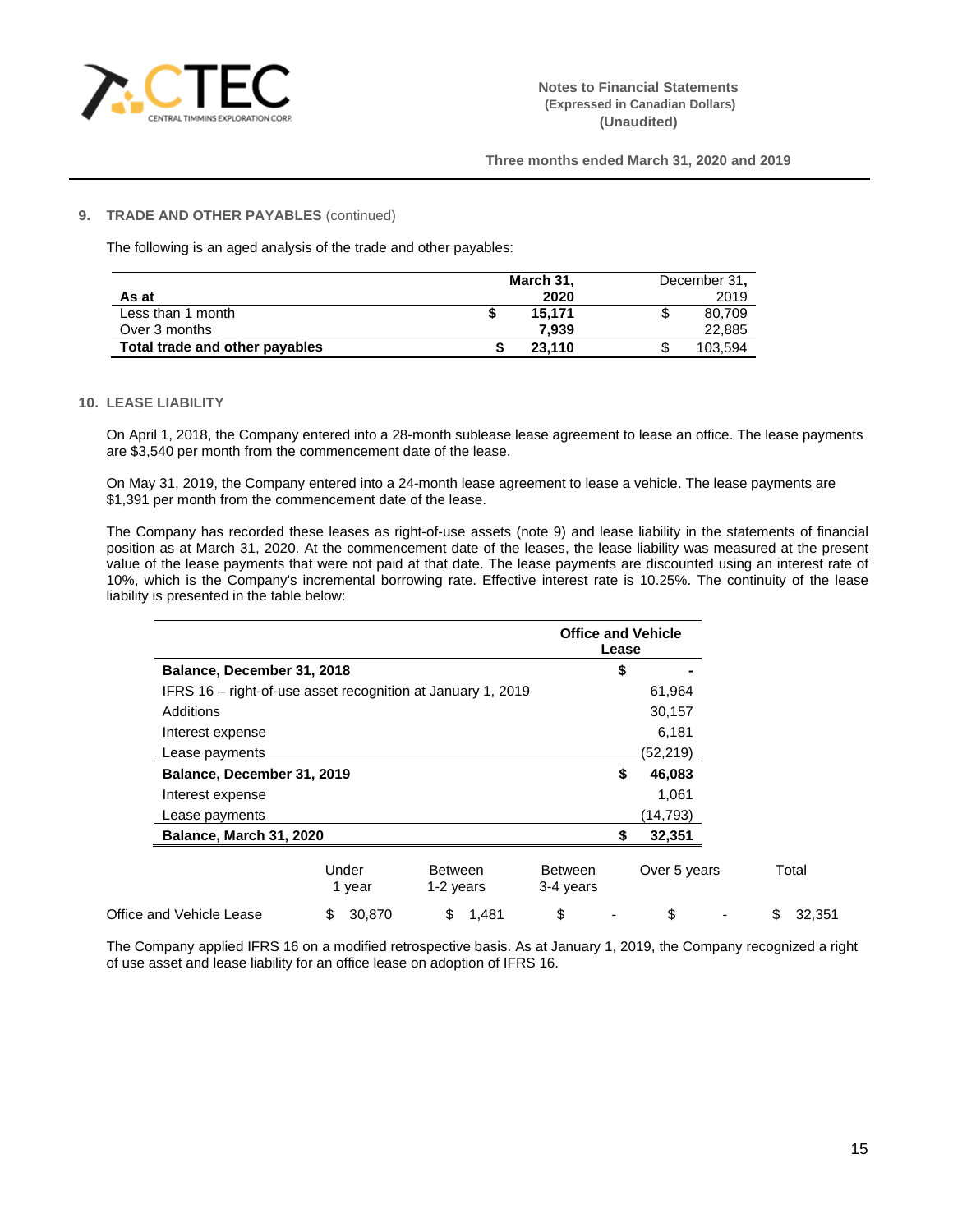

# **11. KEY MANAGEMENT COMPENSATION**

The remuneration of directors and other members of key management personnel during the three months ended March 31, 2020 and 2019 were as follows:

| For three months ended March 31,        |   | 2020   |      | 2019   |
|-----------------------------------------|---|--------|------|--------|
| Management and consulting fees          | S | 36.000 | - \$ | 30,000 |
| Exploration and evaluation expenditures |   | 18,000 |      | 18,000 |
| Share-based compensation                |   |        |      | 27.480 |

In accordance with IAS 24, Related Party Disclosures, key management personnel are those persons having authority and responsibility for planning, directing and controlling the activities of the Company directly or indirectly, including any directors (executive and non-executive) of the Company.

## **12. DUE TO RELATED PARTIES AND RELATED PARTY TRANSACTIONS**

As at March 31,2020, the trade and other payables balance includes related party amounts of \$2,721 (December 31, 2019 - \$8,204). The related parties are directors and officers of the Company, an individual who is related to the former President and CEO of the Company and entities over which executive management and directors have control or significant influence. The amounts are for services rendered during the year and arose as a result of transactions entered into with the related parties in the ordinary course of business.

On April 1, 2018, the Company entered into an agreement with a consultant related to the former President and Chief Executive Officer to perform services for a term of 2 years for \$6,000 per month. The term of the agreement ended on March 31, 2020 and was not renewed.

On May 24, 2018, the Company entered into an agreement with the former President and Chief Executive Officer to perform services that will commence on the date of the public offering for a term of 3 years for \$10,000 per month. On April 16, 2020 Charles Gryba resigned as a director and President and Chief Executive Officer of CTEC, however, he will continue his relationship with CTEC as a technical consultant.

- **13. CAPITAL STOCK**
	- **(a) Authorized**

As at March 31, 2020, the Company's authorized number of common shares was unlimited and without par value.

**b) Share consolidation**

On January 9, 2020, the Company consolidated the share capital on the basis of one new share for every six old shares. All references to the number of shares, options, and warrants and per share amounts have been retroactively restated to reflect the consolidation. Any fractional Common Share resulting from the Share Consolidation will be rounded down to the nearest whole number and any such fractional interest will be cancelled without consideration.

Prior to the consolidation, the Corporation had 51,350,000 Common Shares issued and outstanding. Upon completion of the Share Consolidation, the number of post-consolidation Common Shares issued and outstanding was 8,558,331 (on a non-diluted basis).

The Share Consolidation was approved by the TSX Venture Exchange on January 14, 2020, and the common shares started trading on the TSX Venture Exchange on a consolidated basis on the TSX Venture Exchange at the opening of trading on January 14, 2020, under the current symbol "CTEC".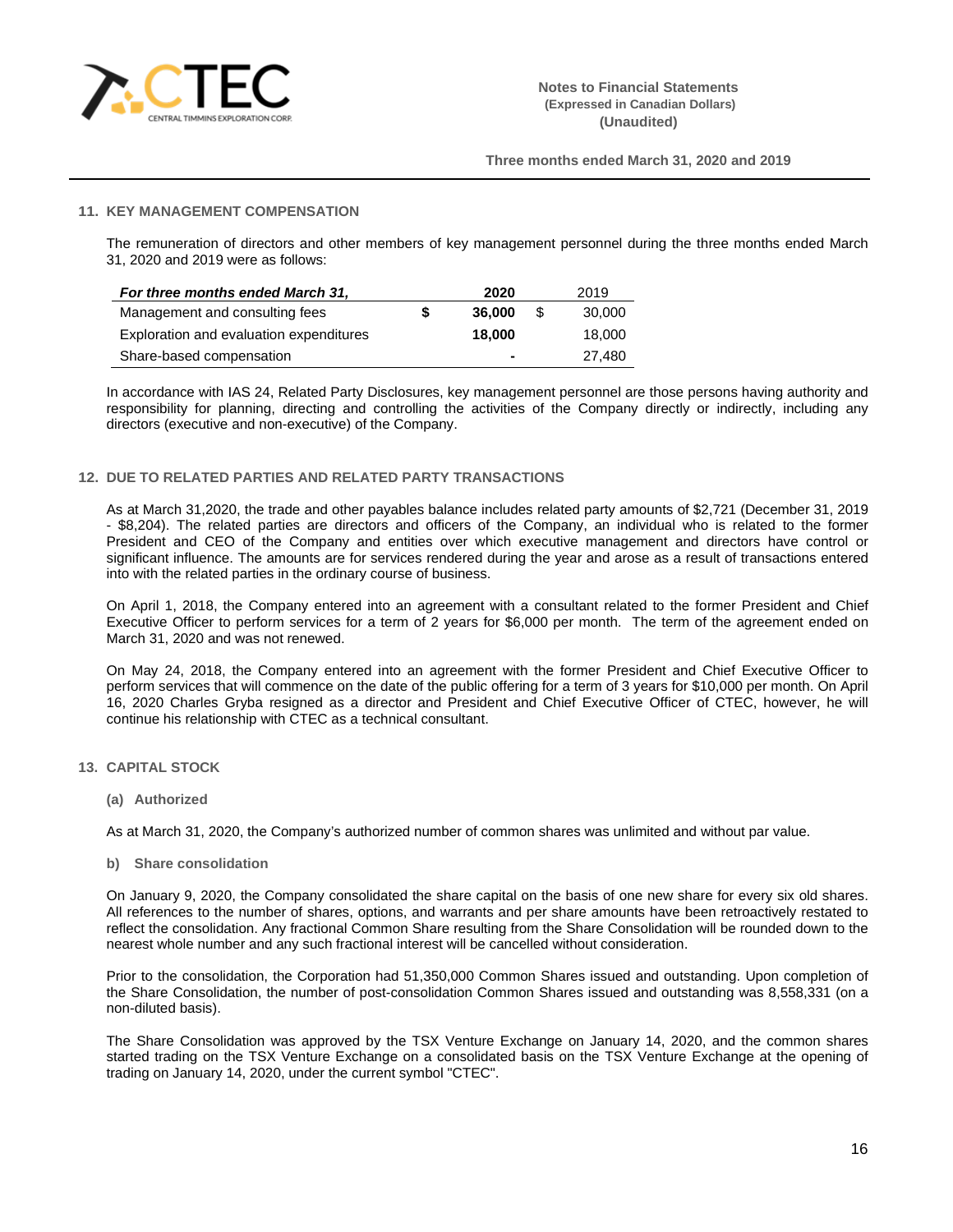

# **13. CAPITAL STOCK** (continued)

| (c) Issued                                      |                         |           |
|-------------------------------------------------|-------------------------|-----------|
|                                                 | <b>Number of Shares</b> | Amount    |
| Balance at December 31, 2019 and March 31, 2020 | 8.558.331               | 2.792.644 |

\*On January 9, 2020 the Company consolidated its outstanding common shares on a 6:1 basis (note 13 (b)). All references to the number of shares and per share amounts have been retroactively restated to reflect the consolidation.

On April 16, 2020 the Company closed of a non-brokered private placement for aggregate gross proceeds of \$500,000 (the "Offering"). The Offering consisted of the sale of 10,000,000 common shares of the Company (the "Shares") at a price of \$0.05 per Share for aggregate gross proceeds of \$500,000. All securities issued pursuant to the Offering are subject to a four month and one day hold period under applicable securities laws, expiring on August 16, 2020.

Joe Ovsenek, the newly appointed Company Board director participated in the Offering and will hold 10.8% of the Company's common shares outstanding after the close of this Offering. Ken McNaughton, the current Vice President and Chief Exploration Officer of Pretium Resources Inc., also participated in the Offering and will hold 10.8% of the Company's common shares outstanding after the closing of the Offering

**(d) Stock Options – Stock Option Plan**

The Company maintains a stock option plan (the "Stock Option Plan") which was ratified and approved by the shareholders of the Company on May 9, 2019. The Stock Option Plan is a "rolling" plan under which up to 10% of the issued and outstanding Common Shares of the Company from time to time, subject to adjustment in certain circumstances, may be issued.

In the event that no specific determination is made by the Board with respect to any of the following matters, the period during which an option shall be exercisable shall be five years from the date of grant except those options issued to persons of consultants employed in Investor Relation activities shall vest in stages over 12 months with no more than one quarter of the options vesting in any three month period.

The purpose of the Stock Option Plan is to develop the interest of bona fide officers, directors, employees, management company employees, and consultants of the Company in the growth and development of the Company by providing them with the opportunity through stock options to acquire an increased proprietary interest in the Company.

All outstanding options have been expensed as share-based payments in the period in which they vested. At March 31, 2020, 799,999 (December 31, 2019 – 799,999) options were outstanding and have a weighted average exercise price of \$0.527 (December 31, 2019 – \$0.527) per option.

| As at                                   | March 31, 2020 |                          |                |   | December 31, 2019 |           |  |
|-----------------------------------------|----------------|--------------------------|----------------|---|-------------------|-----------|--|
|                                         | Weighted       |                          |                |   | Weighted          |           |  |
|                                         |                | Average                  |                |   | Average           |           |  |
|                                         |                | <b>Exercise</b>          | Number of      |   | Exercise          | Number of |  |
|                                         |                | <b>Price</b>             | <b>Options</b> |   | Price             | Options   |  |
| Outstanding at beginning of period/year |                | 0.527                    | 341,667        | S | 0.60              | 566,666   |  |
| Transactions during the period/year:    |                |                          |                |   |                   |           |  |
| Granted                                 |                | $\overline{\phantom{0}}$ | -              |   | 0.30              | 208,333   |  |
| Granted                                 |                | $\overline{\phantom{0}}$ |                |   | 0.60              | 25,000    |  |
| Outstanding at end of period/year       |                | 0.527                    | 799.999        |   | 0.527             | 799,999   |  |
| Exercisable at end of period/year       |                | 0.527                    | 341.667        |   | 0.527             | 341.667   |  |

A summary of stock options issued and outstanding is as follows:

The weighted average remaining contractual life of the options outstanding at period end is 3.73 years.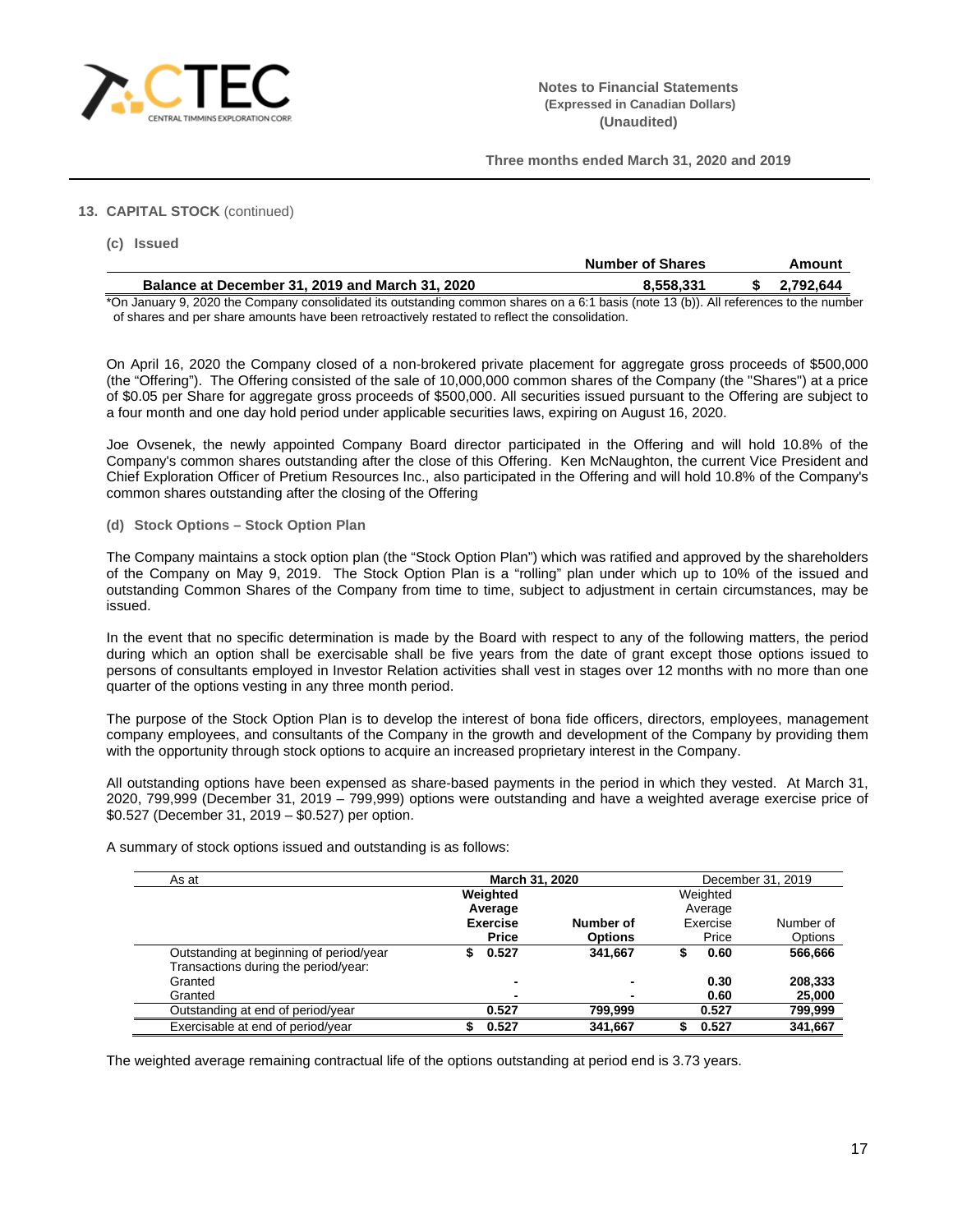

### **13. CAPITAL STOCK** (continued)

**(d) Stock Options – Stock Option Plan** (continued)

On April 5, 2019, the Company issued 25,000 stock options to a consultant and service provider of the Company at an exercise price of \$0.60 expiring April 5, 2024.

The Options granted are to vest as follows: (i) 25% vesting on the date of issuance; (ii) 25% vesting one (1) year following the date of issuance; (iii) 25% vesting two (2) years following the date of issuance; and (iv) 25% vesting three (3) years following the date of issuance.

On July 2, 2019, the Company issued 208,333 stock options to certain directors, officers, consultants and service providers of the Company at an exercise price of \$0.30 expiring July 2, 2024.

The Options granted are to vest as follows: (i) 25% vesting on the date of issuance; (ii) 25% vesting one (1) year following the date of issuance; (iii) 25% vesting two (2) years following the date of issuance; and (iv) 25% vesting three (3) years following the date of issuance.

The following table summarizes the assumptions used with the Black-Scholes valuation model for stock options issued and outstanding as at March 31, 2020:

| Grant date                    | October 16.<br>2018 | October 17.<br>2018 | April 5,<br>2019 | July 2,<br>2019 | <b>Total</b> |
|-------------------------------|---------------------|---------------------|------------------|-----------------|--------------|
| No. of options                | 533,333             | 33,333              | 25,000           | 208,333         | 799,999      |
| Exercise price                | \$<br>0.60          | \$<br>0.72          | \$<br>0.60       | \$<br>0.30      |              |
| Expected life in years        | 5                   | 5                   | 5                | 5               |              |
| Volatility                    | 172.40%             | 172.40%             | 187.33%          | 177.37%         |              |
| Risk-free interest rate       | 2.40%               | 2.41%               | 1.61%            | 1.42%           |              |
| Dividend yield                |                     |                     |                  |                 |              |
| Forfeiture rate               | $0.00\%$            | $0.00\%$            | $0.00\%$         | $0.00\%$        |              |
| Grant date share price        | \$0.60              | \$0.72              | \$0.48           | \$0.24          |              |
| Remaining contractual life    | 3.79                | 3.80                | 4.27             | 4.51            |              |
| Fair value of options granted | 303,777             | 22.784<br>\$        | \$<br>11.534     | 47.449<br>\$    | \$385.544    |

Option pricing models require the use of highly subjective estimates and assumptions including the expected stock price volatility. Volatility is based on the historical volatility of the Company. In the prior year, volatility was based on comparable companies. Changes in the underlying assumptions can materially affect the fair value estimates. As at March 31, 2020 period end, share-based payments expense for the period totaled \$nil (December 31, 2019 – \$162,080)

#### **14. WARRANT RESERVE**

A summary of the changes in the Company's reserve for warrants is set out below:

| As at                                   | March 31, 2020 |                          |  | December 31, 2019 |           |  |
|-----------------------------------------|----------------|--------------------------|--|-------------------|-----------|--|
|                                         |                | Number of                |  |                   | Number of |  |
|                                         |                | <b>Warrants</b>          |  |                   | Warrants  |  |
| Outstanding at beginning of period/year | 131,807        | 301.249                  |  | 126.962           | 301.249   |  |
| Transactions during the period/year     |                |                          |  |                   |           |  |
| Fair value of warrants issued           |                |                          |  | 4.845             |           |  |
| Fair value of broker's warrants issued  |                | $\overline{\phantom{0}}$ |  |                   |           |  |
| Expired                                 |                | $\overline{\phantom{0}}$ |  |                   |           |  |
| Outstanding at end of period/year       | 131.807        | 301.249                  |  | 131.807           | 301.249   |  |

The weighted average exercise price per warrant of the outstanding warrants as at March 31, 2020 was \$0.60 (December 31, 2019 - \$0.60).